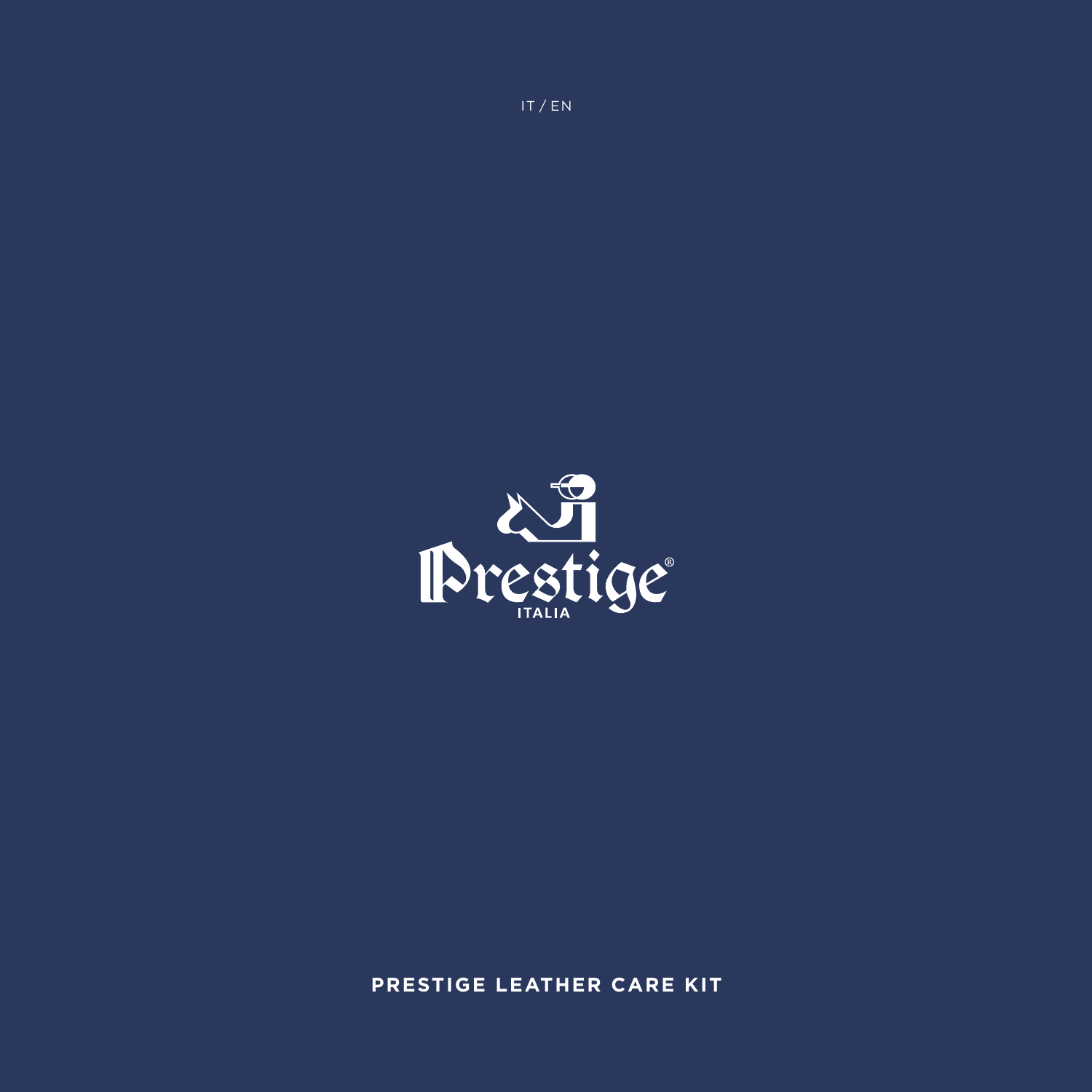

#### Kit pratico e moderno dedicato alla cura ed alla manutenzione del pellame delle selle Prestige.

Il Prestige Leather Care Kit è composto da un detergente, da un olio e da un balsamo marchiati Prestige; **prodotti di alta qualità** che aiutano a conservare la pelle e a preservarla dall'usura. In dotazione sono inoltre fornite tre spugne per una migliore applicazione dei prodotti.

Prestige Leather Care Kit è dedicato a tutti coloro che desiderano conoscere i nostri prodotti o che vogliono prendersi cura della propria sella con prodotti specifici, pensati appositamente per i pellami utilizzati nella realizzazione delle selle Prestige. Per questo Prestige Italia offre la possibilità ad ogni nuovo cliente che acquista una sella Prestige di ottenere gratuitamente il kit. Per averne diritto è sufficiente la registrazione della garanzia sul sito a conferma dell'avvenuto acquisto.

### *This practical, modern kit is designed to help care for and maintain the leather of Prestige saddles.*

*The Prestige Leather Care Kit includes Prestigebrand saddle soap, conditioning oil and balm. These high-quality products help keep leather in excellent condition and protect it from wear and tear. The kit also includes three sponges to facilitate the proper application of the products.* 

*The Prestige Leather Care Kit was created for anyone who wants to get to know our products better, or just take good care of their saddle with specially-made products that have been designed for the types of leather used on Prestige saddles. This is why Prestige Italia is offering this free kit to all new customers who purchase a Prestige saddle. To get your kit, all you have to do is register your guarantee on the website as proof of purchase.*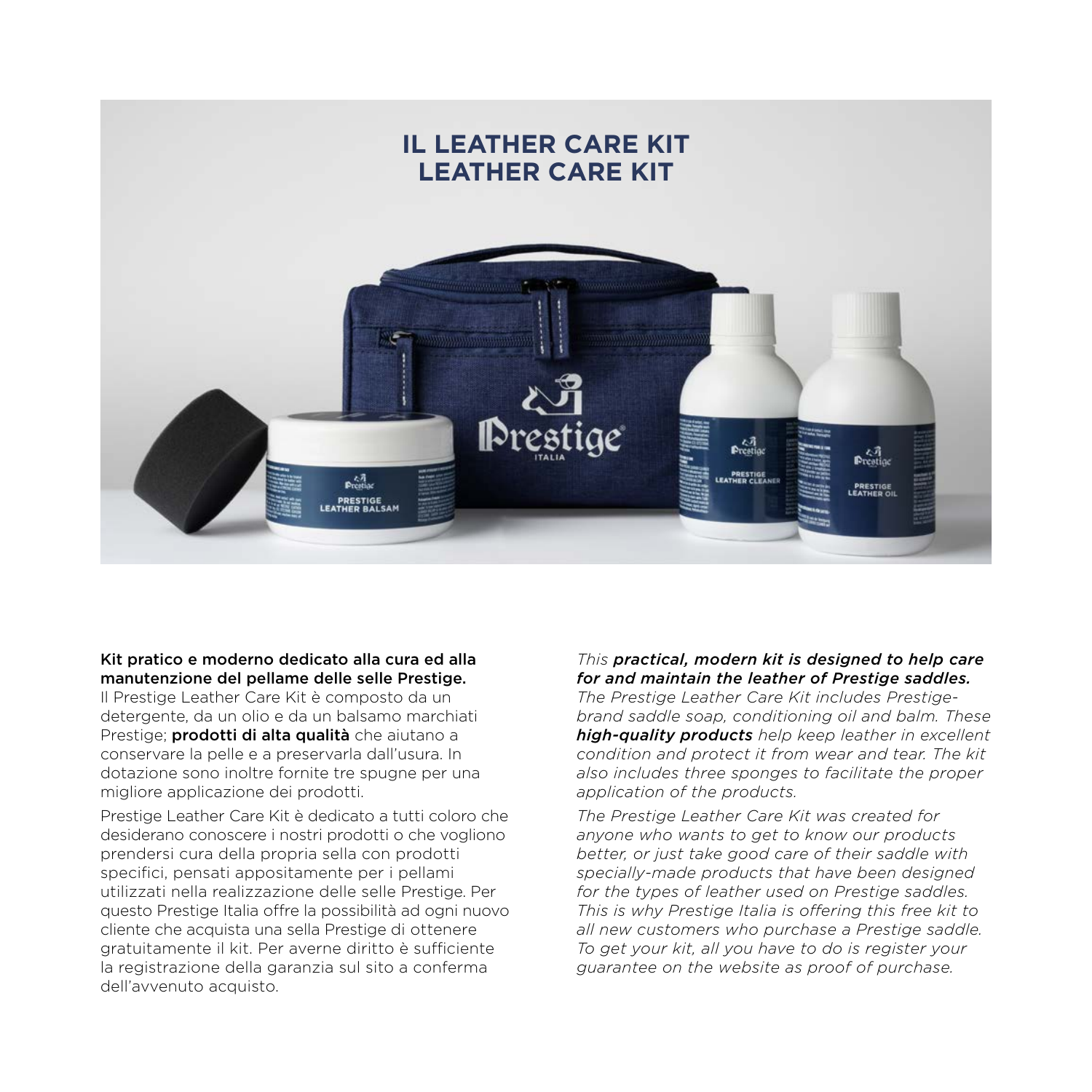# **I PRODOTTI CONTENUTI NEL KIT THE PRODUCTS INSIDE THE KIT**



#### **PRESTIGE LEATHER CLEANER** DETERGENTE / SADDLE SOAP

Prestige Leather Cleaner è studiato per la pulizia di tutti i tipi di pellami, eccetto lo scamosciato. È a base acquosa, pulisce dolcemente, ma a fondo, senza danneggiare la morbidezza ed elasticità della pelle. È efficace per rimuovere lo sporco generico e ravvivare i colori. Barattolo da 300 ml.

*The Prestige Leather Cleaner is studied to clean all types of leathers, except the nubuck leather. It is water-based, and gently, but thoroughly cleans, without damaging the softness and elasticity of the leather. It is effective in removing general dirt and reviving colors. 300 ml bottle.*



#### **PRESTIGE LEATHER OIL** OLIO / SADDLE OIL

Olio ad alta penetrazione che dona alla pelle trattata una morbidezza ed un grip ideali per rendere confortevole e sicura la sella, favorendo altresì il corretto processo di invecchiamento. Barattolo da 300 ml.

*High penetration oil that provides ideal softness and grip to leather to make the saddle comfortable and safe. It also facilitates a correct ageing process. 300 ml bottle.*



#### **PRESTIGE LEATHER BALSAM**

BALSAMO / CONDITIONING BALM

L'emulsione Prestige Leather Balsam grazie ai suoi componenti naturali, idrata, protegge dall'acqua e ravviva il colore della pelle. Inoltre, conferisce maggior grip e neutralizza l'azione corrosiva del sudore dovuta al normale utilizzo di selle e finimenti, lasciando un profumo gradevole. Barattolo da 300 ml.

*Prestige Leather Balsam, with its natural components, hydrates, provides protection from water and revitalizes the leather color. Moreover, this product gives greater grip and neutralizes the harmful action of perspiration due to the use of saddles and tack, leaving a pleasant scent. 300 ml bottle.*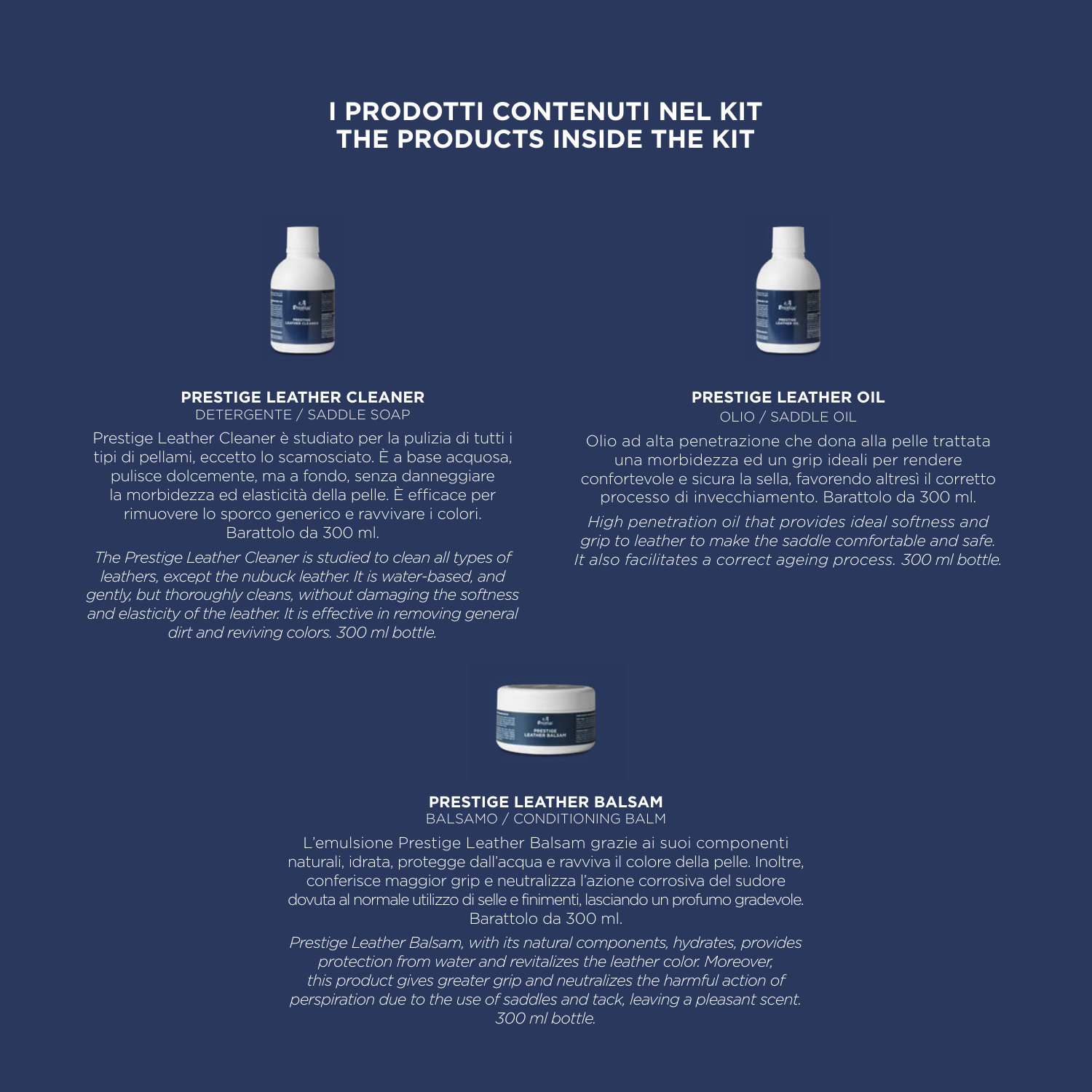# **COME UTILIZZARE I PRODOTTI DI PULIZIA HOW TO USE THE CLEANING PRODUCTS**



#### **PRESTIGE LEATHER CLEANER**

PULITORE DELICATO / *GENTLE LEATHER CLEANER*

Utilizzare il Prestige Leather Cleaner per pulire accuratamente e delicatamente selle e finimenti. Ideale prima dell'applicazione di Prestige Leather Oil o di Prestige Leather Balsam.

*Use Prestige Leather Cleaner to thoroughly and gently clean leather saddles and tack. Ideal before the application of Prestige Leather Oil or Prestige Leather Balsam.*



#### **PRESTIGE LEATHER OIL**

OLIO AMMORBIDENTE E PROTETTIVO / *PROTECTIVE CONDITIONING OIL*

Applicare in modo uniforme Prestige Leather Oil su tutta la superficie da trattare, dopo la pulizia con lo specifico detergente Prestige Leather Cleaner. Lasciare asciugare a temperatura ambiente. Si consiglia di procedere a piccole dosi in base alla necessità della propria sella o finimenti.

*Evenly apply Prestige Leather Oil to the entire surface to be treated, after cleaning with Prestige Leather Cleaner. Let dry at room temperature. We recommend starting with a small amount of the product, according to the needs of your saddle and/or tack.*

#### **PRESTIGE LEATHER BALSAM**

#### BALSAMO IDRATANTE E PROTETTIVO / *PROTECTIVE NOURISHING BALSAM*



Applicare abbondantemente con movimenti circolari su tutta la superficie da trattare, preferibilmente dopo la pulizia con il Prestige Leather Cleaner. Lasciare assorbire il Prestige Leather Balsam per alcuni minuti. Rimuovere con un panno morbido eventuali residui di prodotto non assorbito prima di utilizzare selle e finimenti. Usato regolarmente aiuta a conservare qualitativamente il prodotto.

*Apply an abundant amount to the entire surface to be treated using circular movements, preferably after having cleaned the leather with Prestige Leather Cleaner. Let rest for a few minutes. Wipe clean with a soft towel or rag before using saddlery or tack. Regular use of Prestige Leather Balsam will help maintain the quality of the leather over time.*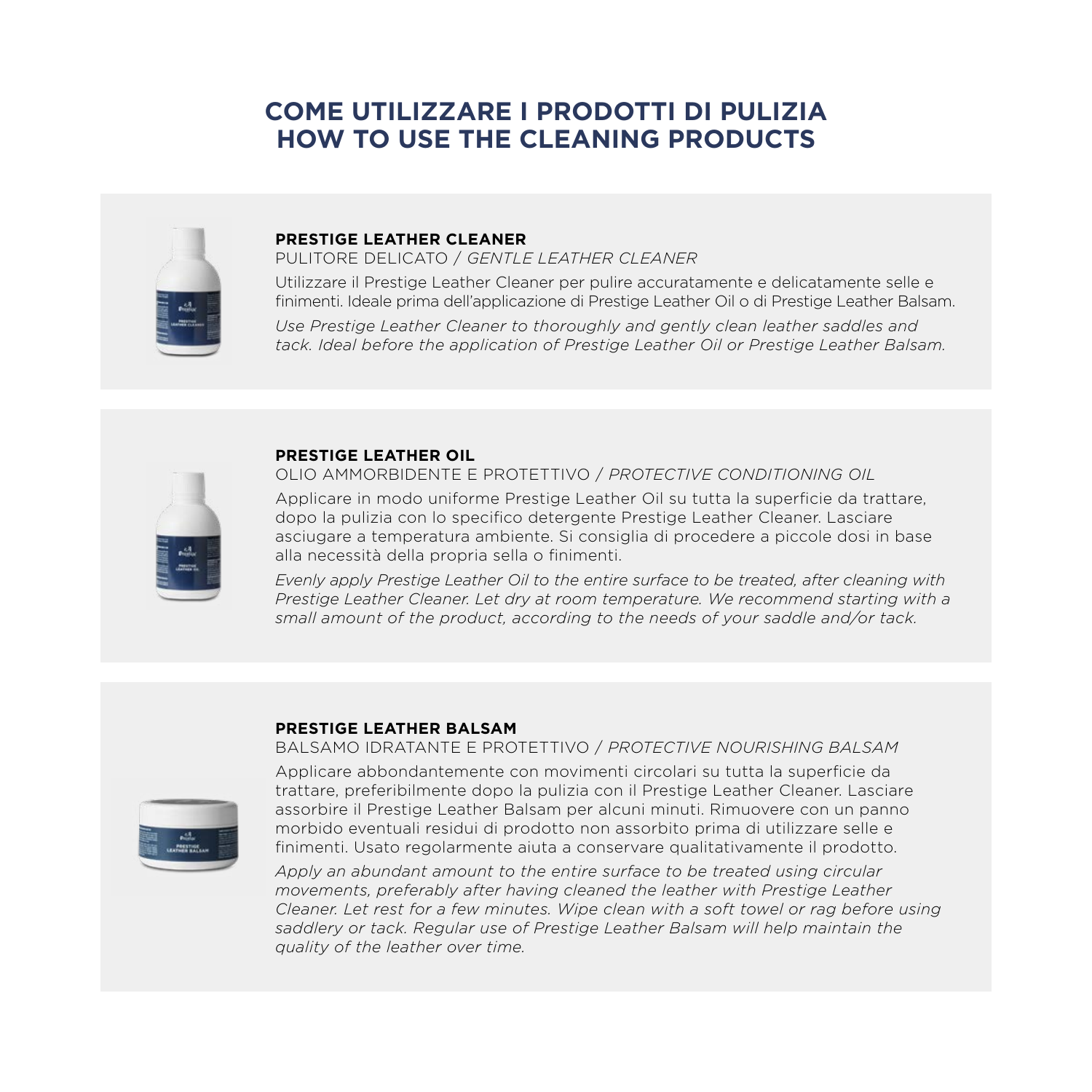## **L'IMPORTANZA DI USARE PRODOTTI DEDICATI ALLA CURA DEL PELLAME**

## **THE IMPORTANCE OF USING DEDICATED LEATHER CARE PRODUCTS**

### **PICCOLE ATTENZIONI CHE FANNO UNA GRANDE DIFFERENZA P E R L A V I TA DELLA SELLA.**

Il pellame utilizzato per la produzione dei nostri prodotti è di altissima qualità e, al fine di preservarne le caratteristiche, necessita di attenzioni.

Una sella Prestige è un vero e proprio gioiello di artigianato italiano e come tutti i prodotti in pelle ha bisogno di una cura costante: solo così conserverà il suo splendore e potrà essere utilizzata a lungo. Si tratta di accorgimenti semplici, ma indispensabili per creare una barriera protettiva naturale contro l'usura, il sudore e gli agenti atmosferici tra i principali nemici dei pellami. La pulizia e l'idratazione frequente della sella aiutano a preservare al meglio le caratteristiche naturali del pellame ed evitarne un'usura precoce. Per una pulizia efficace è consigliato l'utilizzo del cleaner, seguito da una fase di idratazione con l'olio o il balsamo secondo le proprie preferenze. Non eccedere con l'utilizzo di olio o balsamo sui riscontri.

Anche al primo utilizzo dei finimenti Prestige può essere utile l'applicazione dell'olio o del balsamo. I nostri accessori vengono consegnati senza essere precedentemente oleati, l'applicazione consente di ottenere la morbidezza desiderata.





### **LITTLE TIPS THAT MAKE A BIG DIFFERENCE FOR THE SADDLE'S LIFESPAN.**

*We only use premium quality leather that must be properly maintained in order to maintain its natural characteristics.*

*A Prestige saddle is the epitome of made-in-Italy craftsmanship and, just like any other leather product, it requires continuous care to ensure it stays beautiful and can be used for years to come. These simple yet essential steps will create a natural layer of protection against wear, sweat and the elements, which are some of the greatest enemies of leather. Frequently cleaning and conditioning your saddle will help to protect the natural qualities of the leather and avoid premature wear. To get the best results, we recommend that you use the saddle soap before hydrating the leather with either oil or balm (depending on your preferences). Do not use excessive oil or balsam on the girth straps.*

*The application of our leather oil or balm may also be useful before using leather tack for the first time. Our accessories are sold un-oiled, so that you can condition them to the softness you desire.*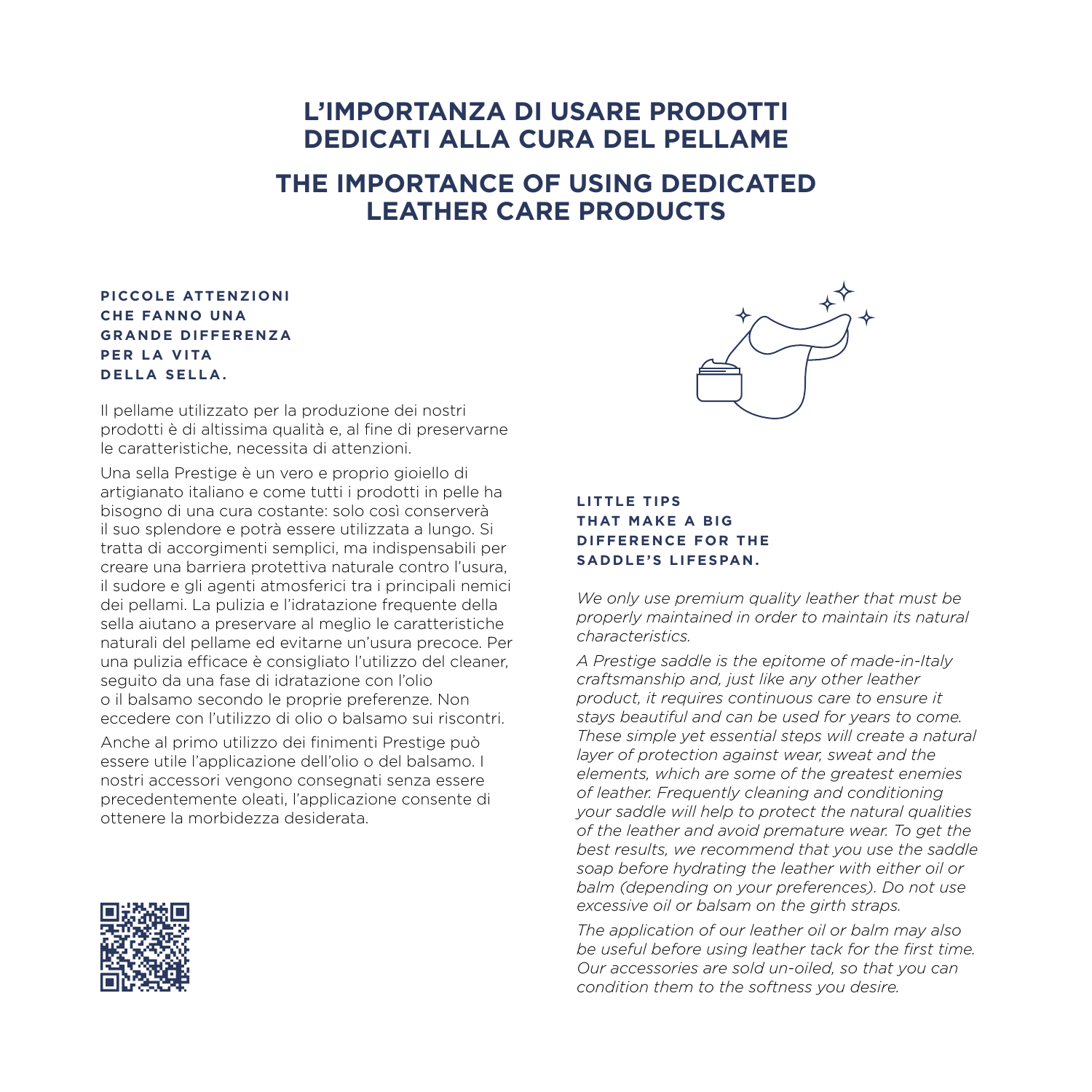

#### CHIUSURA CON DOPPIA ZIP PER UN'APERTURA SEMPLIFICATA

*DOUBLE-ZIP FASTENING FOR EASY ACCESS*

ASTUCCIO IN TESSUTO ECOLOGICO RISPETTOSO DELL'AMBIENTE

*MADE FROM ECO-FRIENDLY FABRIC TO HELP PROTECT THE ENVIRONMENT*

LOGO BIANCO PRESTIGE STAMPATO SUL FRONTE E SULLA RETE INTERNA

*THE WHITE PRESTIGE LOGO PRINTED ON THE FRONT AND ON THE INNER MESH*

MANIGLIA PER FACILITARE IL TRASPORTO *A HANDLE FOR EASY TRANSPORT*

COLORE: BLU C*OLOUR: BLUE*

FACILMENTE LAVABILE A MANO *EASY TO WASH BY HAND*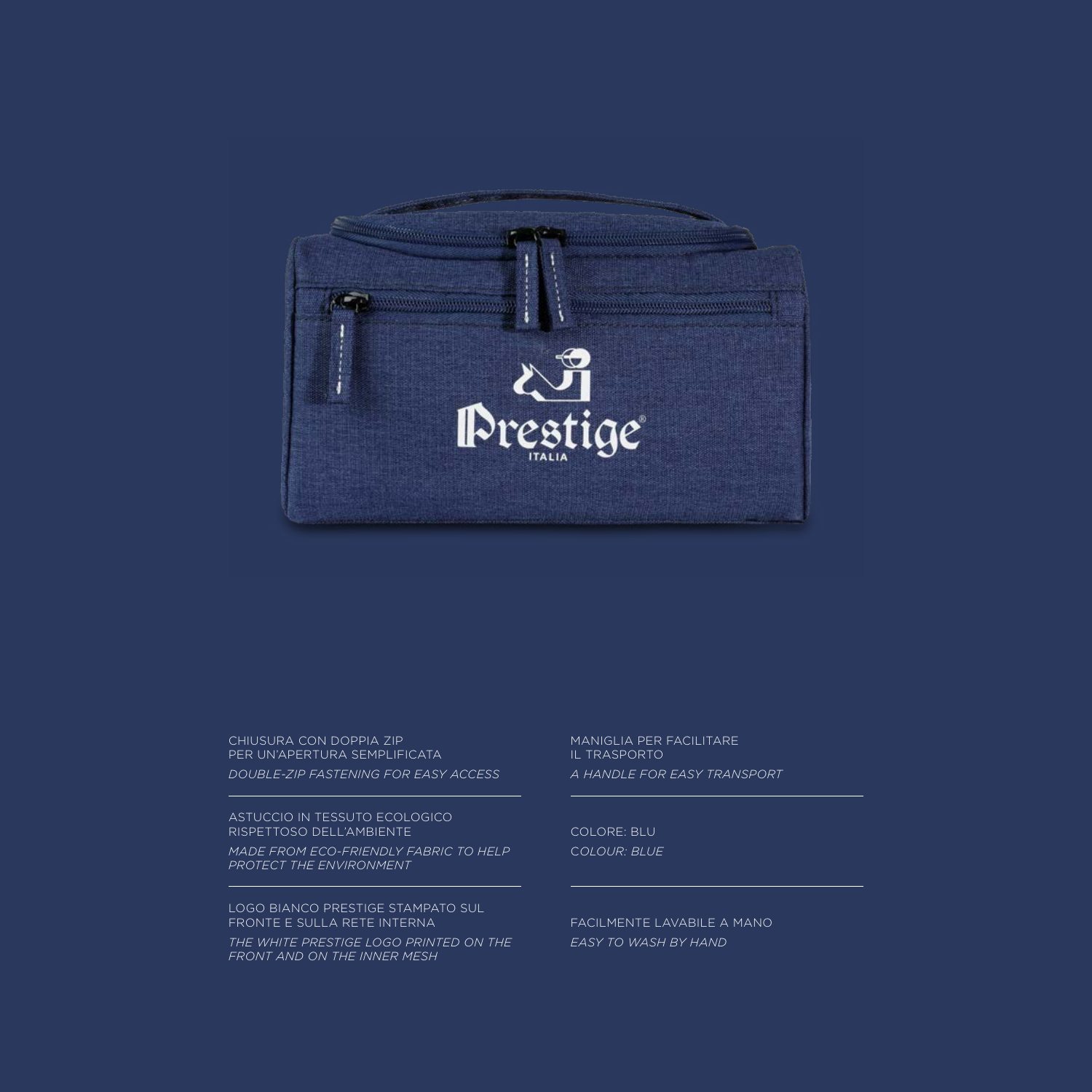DUE GANCI INTERNI PER POTER APPENDERE IL KIT A QUALSIASI SUPPORTO

*TWO INNER HOOKS SO THE KIT CAN BE HUNG ON ANY SORT OF SUPPORT*

2 TASCHE PRINCIPALI:

- TASCA FRONTALE PIATTA PER INSERIRE DEL MATERIALE SENZA DOVER APRIRE LA CERNIERA PRINCIPALE DELL'ASTUCCIO
- TASCA INTERNA A RETE CON CHIUSURA A ZIP UTILE PER VEDERE IL CONTENUTO INSERITO ALL'INTERNO
- *2 COMPARTMENTS:*
- *ONE MAIN FLAT POCKET FOR EASY ACCESS WITHOUT HAVING TO OPEN THE MAIN ZIP OF THE CASE*
- *AN INNER MESH POCKET WITH A ZIP FASTENING, HELPFUL TO BE ABLE TO SEE THE CONTENT WITHIN*

INTERNO FODERATO NERO PER PROTEGGERE L'ASTUCCIO E PREVENIRE LA FUORIUSCITA ACCIDENTALE DI LIQUIDI

*BLACK FABRIC LINING TO PROTECT THE CASE ITSELF AND PREVENT THE CLEANING SUPPLIES FROM LEAKING IN CASE OF AN ACCIDENT*

2 ELASTICI INTERNI PER FERMARE I VASETTI

*2 INNER ELASTIC BANDS TO SECURE THE CONTAINERS*

1 DIVISORIO INTERNO RIMOVIBILE CON VELCRO NEL CASO SERVA MAGGIORE SPAZIO O SI VOGLIA AGGIUNGERE UN ELEMENTO IN PIÙ DIVIDENDOLO DAGLI ALTRI ALL'INTERNO DEL KIT

*1 REMOVABLE INNER DIVIDER WITH VELCRO, IN CASE MORE SPACE IS REQUIRED OR IF YOU WANT TO ADD AN EXTRA ELEMENT, SEPARATING IT FROM THE OTHER ELEMENTS IN THE KIT*





DIMENSIONI/*MEASURES* L 24, H 13, P 13 CM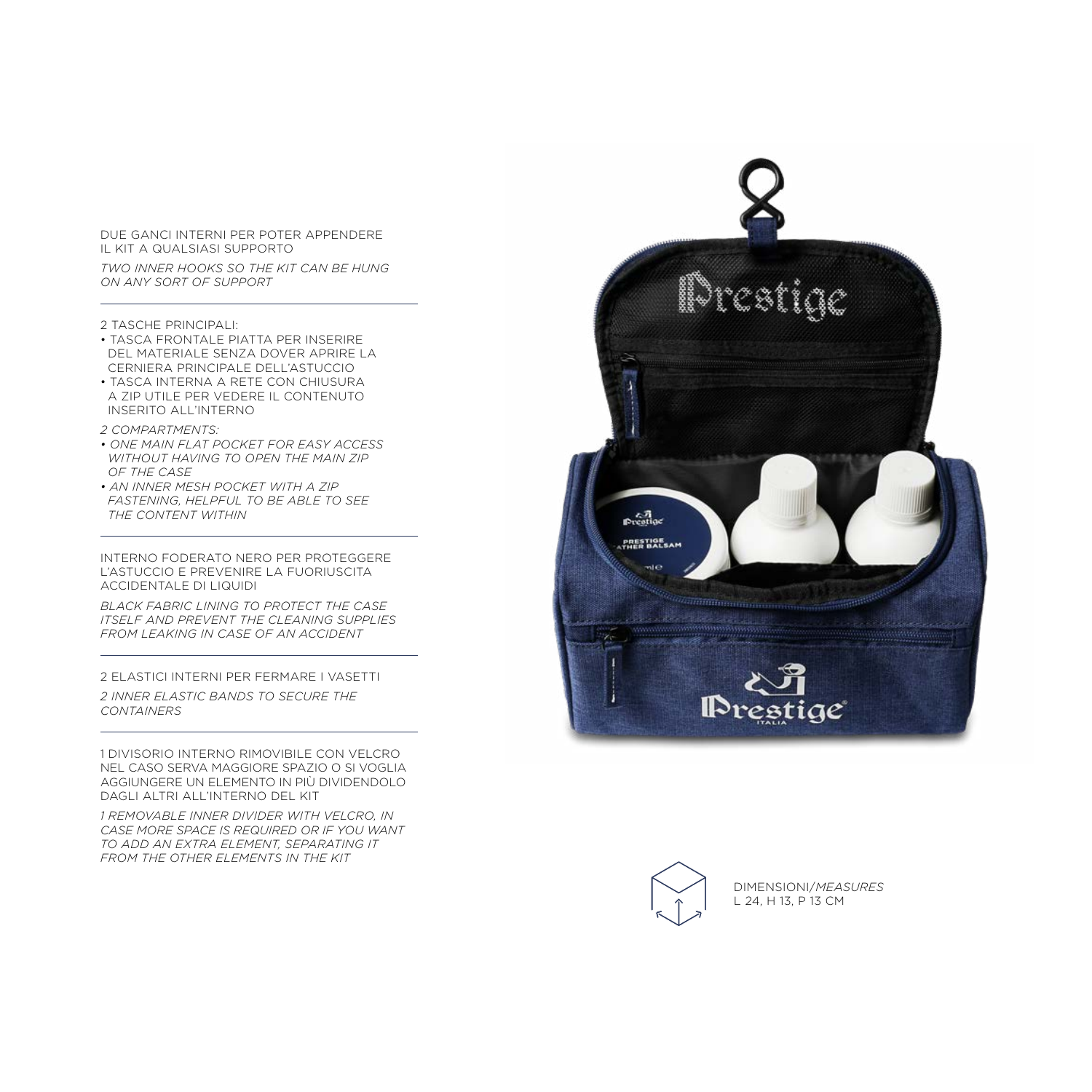# **UN'ATTENZIONE IN PIÙ ALL'AMBIENTE PRESTIGE CARES ABOUT THE ENVIRONMENT**



## **100% R-PET BODY MATERIAL 100% POLYESTER LINING**

L'astuccio del Leather Care Kit è un prodotto R-PET, green ed ecosostenibile. Si tratta di una produzione basata sul riciclo della plastica utilizzando materiali innovativi, biodegradabili o compostabili. In più, oltre ad esser prodotto con un materiale eco-friendly, l'astuccio può essere riutilizzato per scopi diversi, offrendogli una nuova vita e garantendo un approccio più sostenibile.

This Leather Care Kit case is in R-PET, a green, environmentally sustainable product that arises from a production process based on recycled plastic using innovative, biodegradable or compostable materials. Moreover, in addition to being an ecofriendly product, the case can be reused for different purposes if desired, giving it a new life with an eye towards a more sustainable approach.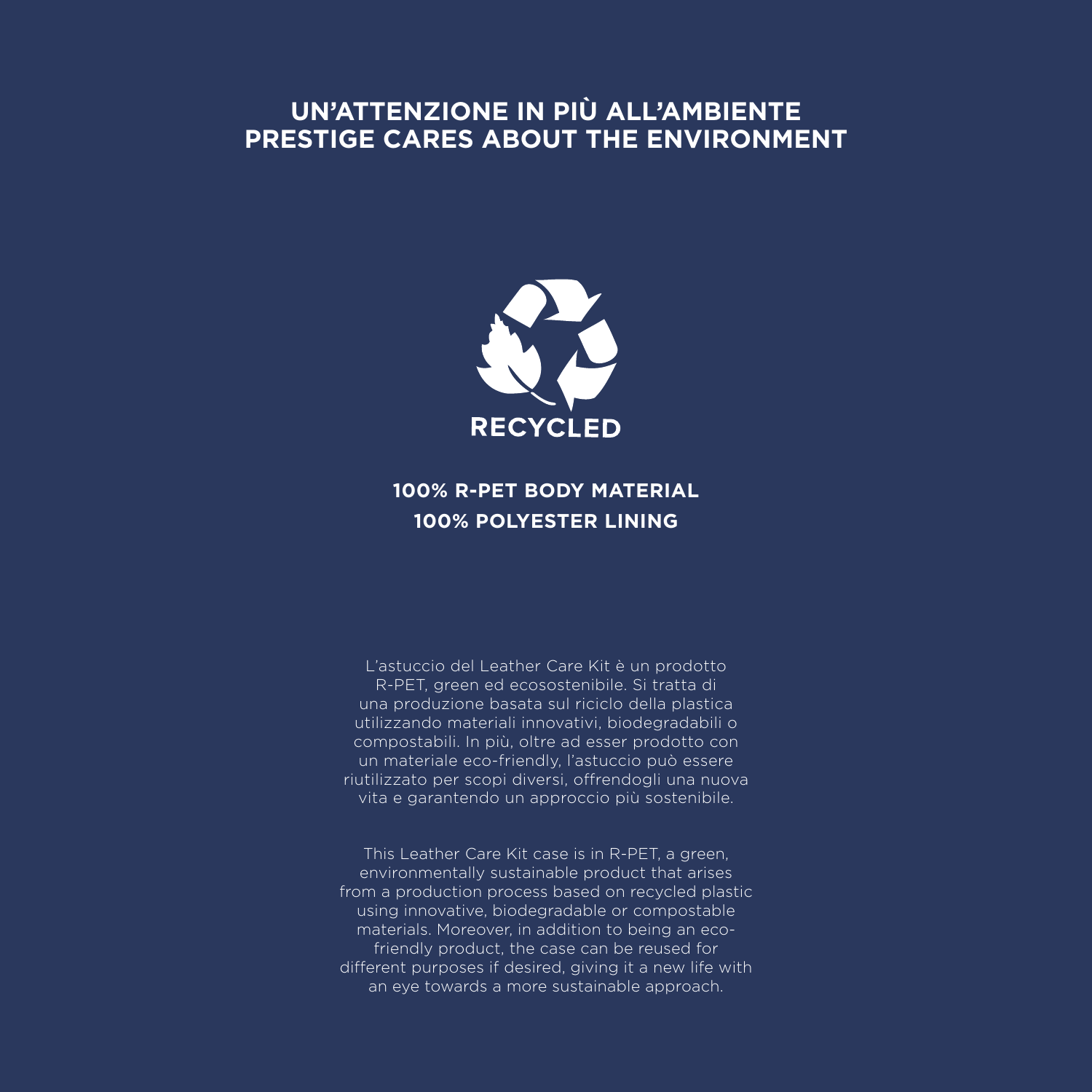# **PERCHÉ SCEGLIERE IL NOSTRO KIT WHY CHOOSE OUR KIT**



È un kit pratico e facilmente trasportabile e grazie alle sue caratteristiche può essere tenuto in scuderia o portato in trasferta. In mancanza di punti di appoggio, è possibile appenderlo ovunque ci si trovi, per avere sempre i propri prodotti comodamente accessibili e trasportabili.

*Thanks to its design, this practical, easy-to-carry kit can be kept at the stables or brought with you when travelling. If you can't find a good place to set it down, it can be hung just about anywhere thanks to the new suspension elements, so that the valuable products it contains are always at hand.*



Il tessuto è ecologico, riutilizzabile e riciclabile. Il cotone cerato lo protegge rendendolo impermeabile e facilmente pulibile.

*The fabric is eco-friendly, reusable and recyclable. Moreover, waxed cotton protects it and makes it water resistant and easy to clean.*



La pelle della sella ha bisogno di continue attenzioni e all'interno del kit si trova tutto l'occorrente per prendersene cura. In unico kit ci sono più prodotti per rispondere alle diverse esigenze di utilizzo.

*Leather saddles need continuous maintenance, and this kit contains everything you need to care for yours. In fact, it contains different products to meet different needs.*



I prodotti sono certificati, accuratamente testati secondo la normativa vigente. Ideali per i pellami delle selle Prestige.

*All the products within it are certified and carefully tested in compliance with applicable laws and regulations. It's ideal for the leather used by Prestige.*



È l'idea regalo perfetta per chi ama la propria sella Prestige!

*Plus, it's a great gift idea for those who love their Prestige saddle!*